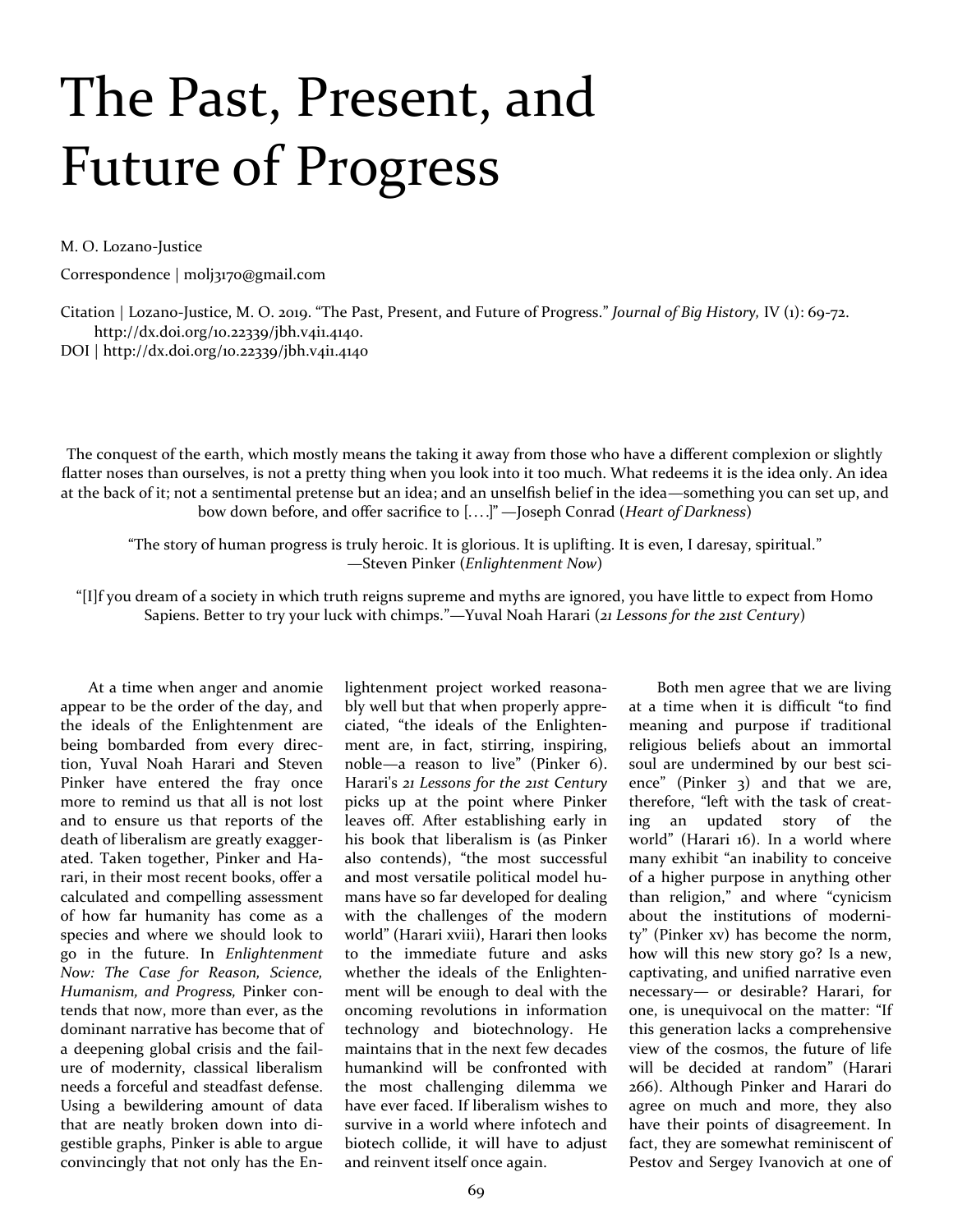Stiva's parties in *Anna Karenina.* "Both tues and values of the Enlightenment. which Harari directly addresses. [are] men respected for their character As Pinker rightly asserts, it is these and their intelligence" but are in masters of suspicion, or as he disparagmarked disagreement on several sub-ingly calls them, "prophets of doom," jects, "not because they belong to oppo-who have become the rock stars of the site parties, but precisely because they liberal arts curriculum. Where Pinker is [are] of the same party," where "each on weaker footing is in his tacit asserhas his own special shade of opinion." tion that we would all be better off if However, at this party, the task of these men never existed. In one passage "jeering without anger" at their (penned with palpable vitriol and bit-"incorrigible aberrations" will fall to me.

In two early chapters titled "Counter-Enlightenments" and "Progressophobia," Pinker takes aim at the academic pessimism that has infiltrated and spread throughout universities—in particular, the Arts and Humanities departments. Pinker venomously attacks everyone from the Romantics and Rousseau to Fanon and Foucault—with a particular rancor reserved for Nietzsche—and urges us to abandon these thinkers with their emphasis on the shortcomings of modernity in favor of those who extol the vir-

terness), Pinker defends the Enlightenment project against charges that it is a Western creation that refuses to account for the great diversity of thought throughout the world and, therefore, is unsuited to deal with all the world's problems. While refuting the charges that "the Enlightenment is the guiding ideal of the West," Pinker tellingly responds, "If only!" before going on a twochapter tirade against any intellectual tradition that does not fall within the purview of the Enlightenment. This line of thinking is shortsighted and problematic for several reasons—many of

To Pinker's charge that universities have become infested with a pessimistic frame of mind and that there is a dire need to change this outlook to a more optimistic one, Harari offers a simple and straightforward explanation. In the book's introduction, while detailing his reasoning for writing the book in the manner in which he does (focusing on the shortcomings of modernity and the liberal worldview), Harari states that "I do so not because I believe liberal democracy is uniquely problematic but rather because I think it is the most successful and most versatile political model humans have so far developed [. . .]" and that, moreover, "[w]ithout criticizing the liberal model, we cannot repair its faults or move beyond it" (Harari xviii-xix). Put differently, progress does not happen and has never happened by praising how great and perfect the world is but rather by recognizing and criticizing our flaws in order



**AUTHOR OF SAPIENS Yuval Noah** Harari

#1 NEW YORK TIMES BESTSELLING



21 Lessons for the 21<sup>"</sup> Century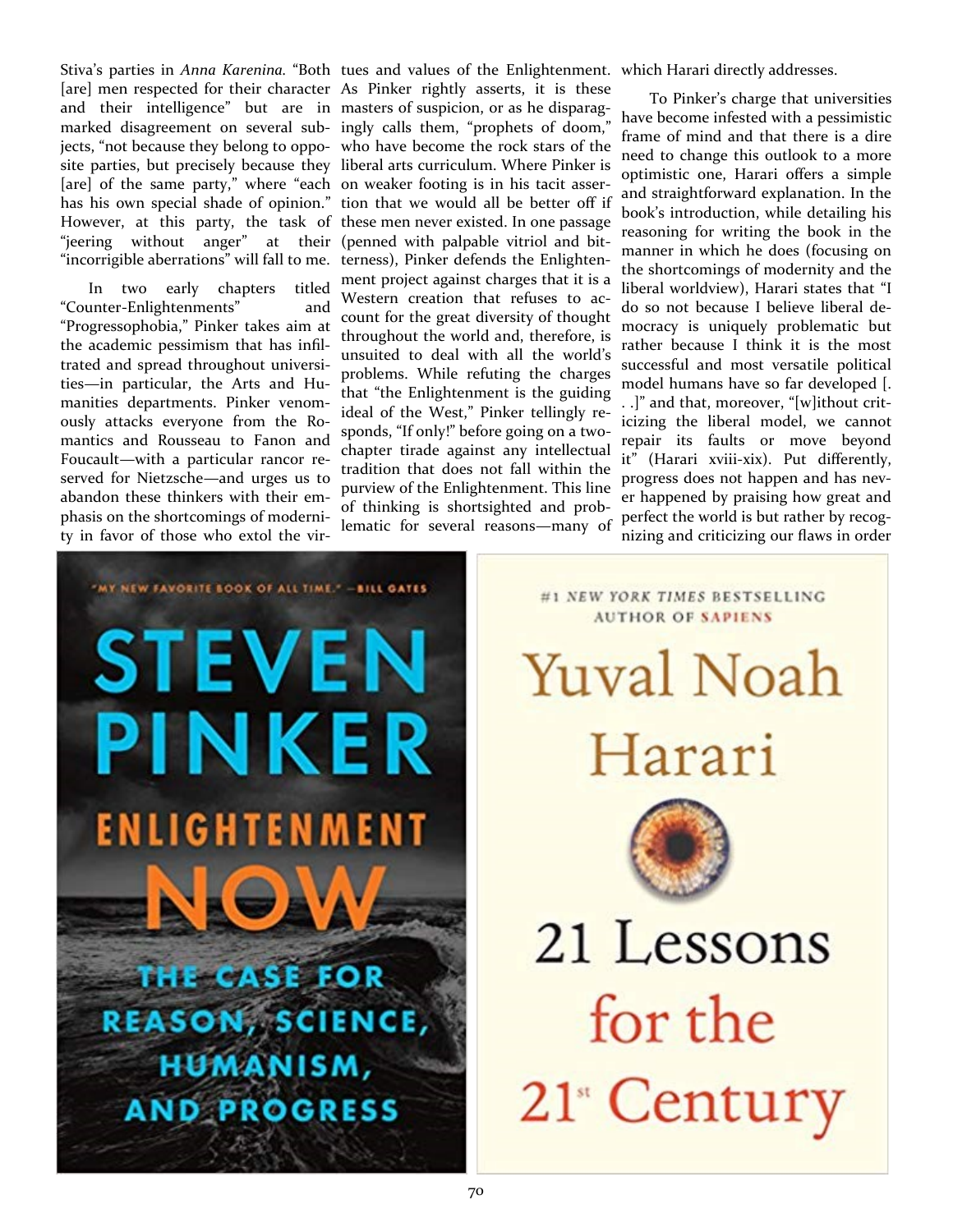to improve them. This is an obvious point that Pinker not so much ignores; instead, he seems to view as a useful tool of a bygone era, yet it is no longer applicable to our modern world ruled by the self-correcting procedures of science and reason. In a quite frankly shocking display of presentism, Pinker praises the "muckraking journalists and novelists like Upton Sinclair" (Pinker 186) for propelling progress during the early 20th century while simultaneously bemoaning the fact that in recent years works on topics such as genocide, terrorism, cancer, and racism have received major literary prizes as works on progress have been given short-shrift. In a book about progress, this blatant disregard for how progress continues to work is troublesome.

Moreover, throughout the book, Pinker showcases a surprising display of bad intellectual history that I can only assume is used intentionally to bolster his argument. For instance, in a percipient paragraph discussing "scientific racism," which reached peak popularity in the late nineteenth and early twentieth centuries, Pinker correctly concludes that "[y]et to pin ideological racism on science [. . .] is bad intellectual history" (Pinker 397). Although his statement is 100% correct, the problem arises when Pinker then turns around and participates in this same bad intellectual history by blaming all of modernity's ills on the counter-enlightenment thinkers and progressophobes. To display such a concise and cogent understanding in the one case only to turn around and commit the same errors is a baffling showcase of willful ignorance and intellectual dishonesty.

As perplexing as Pinker's reasoning is in the matter, it may have its roots in something Harari directly confronts in a particularly insightful chapter titled "Post-Truth: Some Fake News Lasts Forever." After succinctly explaining that humans have always lived in an age of post-truth because *Homo sapiens* is a post-truth species, Harari moves on to a discussion on truth vs. power. As he masterfully details, truth and power have always

been mostly incompatible and can travel only so far together before they are forced to go their separate ways. This is not a new discovery but rather a dilemma that scholars are aware of and have been wrestling with for hundreds of years. If you want a powerful story, you have to invent fictions; on the flip-side of that, if you want a truthful story at some point, you will have to renounce power. When sitting down to write, scholars have to ask themselves, "Do they serve truth or power? Should they aim to unite people by making sure everyone believes in the same story, or should they let people know the truth even at the price of disunity?" (Harari 247) Some of the most successful scholars and all of the most powerful narratives throughout history have valued unity over truth— in part because they understand that humans as a species prefer power to truth. When writing his book, Pinker was faced with this same dilemma, and at times (though indeed not always), he chooses to sacrifice truth on the altar of power.

Before this runs the risk of reading as a full-on diatribe against Pinker, it must be stated that *Enlightenment Now* is a thoroughly engaging and invaluable read that gets much more right than it does wrong. One of the stronger points of the book comes when Pinker details how the Optimism Gap combines with the Availability Heuristic to form a bias toward negativity, which is further reinforced by the daily news cycles to form a distorted view of reality that convinces us that the world is all going to pot. Other strong chapters include his chapters titled "Terrorism" and "Science." In the former chapter, Pinker reminds us (through data, as is his forte) that the very nature and design of terrorism is to create an outsized panic by combining major dread with minor harm. While in the latter chapter, Pinker's coverage of C. P. Snow and Snow's advocation of a "Third Culture" going forward is particularly refreshing. In his chapter, "Democracy," Pinker shines when discussing what he aptly refers to as our civics-class idealization of democracy and makes the compelling case that throughout history, people have always voted with their hearts and not their minds. However, what Pinker does best in his book (sometimes subtly, other times heavyhandedly) is to remind us that it is the very "nature of progress that it erases its tracks, and its champions fixate on the remaining injustices and forget how far we have come" (Pinker 215). It is this last profound point of Pinker's, which he underscores throughout, that brings me to my final critique.

Throughout his book, Pinker is able to make a compelling case for progress in large part because he takes a long-durée view of history. Pinker is correct that if we take a broad view of history as opposed to a narrow one, what we begin to see is a more progressive and optimistic trajectory of history. However, it is equally important to keep in mind that we should never replace wholesale one view for the other. It can be extremely dangerous and misleading to emphasize long-term progress at the cost of short-term atrocities. Doing so can make indefensible inhumanities seem like right actions justified through the name of progress. Although it can be easy to agree with Pinker that we live at a time when progress needs a determined defense, it is vital that this defense must not turn into a fetishization of progress.

So, now that we have been dually introduced to both the self-eradicating nature of progress and the dangers in fetishizing progress—what does the future of progress look like? As Harari points out, we find ourselves living in an age of bewilderment where simultaneously the credibility of liberalism is being questioned, and the twin revolutions in information technology and biotechnology are confronting us head-on and threatening to reshape the world as we know it. In such a time of uncertainty, one cannot be faulted for calling into question the progressive projection of history and wondering what the future will hold. Questions such as "Who are we? What should we do in life? What kinds of skills do we need? Given everything we know and don't know about science, about God, about politics, and